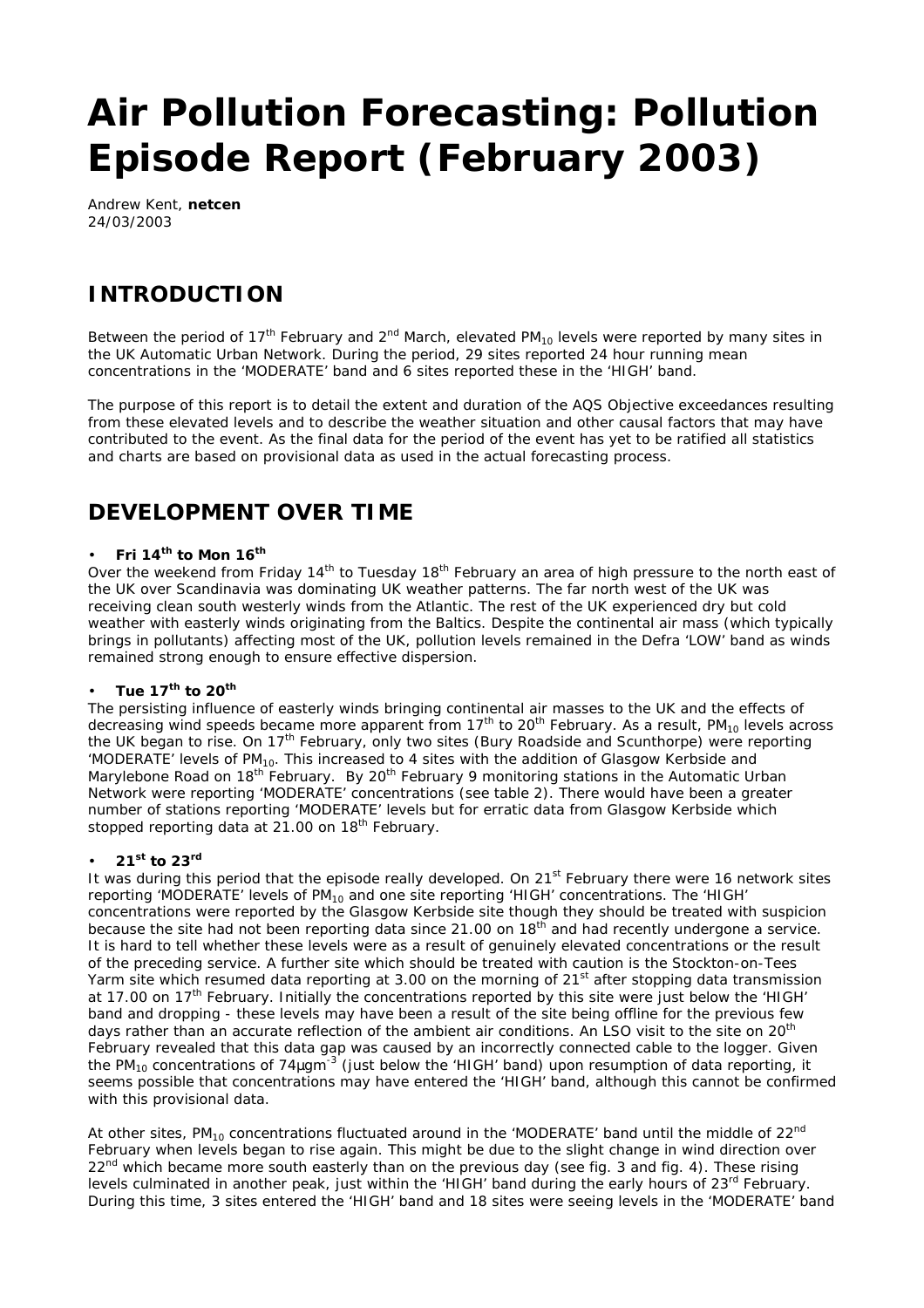(table 2). London Marylebone Road reported the highest concentrations and recorded a 24 hour running mean of 77 *mgm*<sup>-3</sup> between 23.00 on 22<sup>nd</sup> and 5.00 on 23<sup>rd</sup> February. Scunthorpe only just entered the 'HIGH' band, reporting a 24 hour running mean of 75 from 4.00 to 6.00 on 23rd February. TEOM equivalent data from the Belfast Clara Street site showed that concentrations here also just tipped the 'HIGH' band with a 24 hour running mean of 75 at 6.00 on 23rd February only.

#### • **23rd to 24th**

As the back trajectory map (fig. 5 shows), the wind direction on  $23<sup>rd</sup>$  February changed – trajectories originated over the Atlantic Ocean or over the Mediterranean Sea. In both cases, air masses brought in to the UK would be typically cleaner than the previous few days. Consequently, immediately following the peak in concentrations in the early hours of 23<sup>rd</sup> February, levels across the UK dropped significantly over  $23<sup>rd</sup>$  February as shown in fig. 1. By the morning of  $24<sup>th</sup>$  February all sites in the Automatic Urban Network were reporting PM $_{10}$  concentrations in the Defra 'LOW' band where they remained for the duration of the day.

#### • **25th to 26th**

Another change in the wind direction (see fig. 6) to southerly over the following days again subjected the UK to air with a secondary  $PM_{10}$  component. This resulted in further period of building  $PM_{10}$  concentrations as shown in fig. 1. Concentrations were in the 'MODERATE' band at 7 sites on 25<sup>th</sup> February and this increased to 15 sites the following day. Scunthorpe was recording PM<sub>10</sub> in the 'HIGH' band on both days, reaching a 24 hour running mean of 80 *mg*m<sup>-3</sup> on 25<sup>th</sup>. Scunthorpe was the only site that rose significantly enough to enter the 'HIGH' band – this may have been caused by local sources in the industrial area that surrounds it.

#### • **27th onwards**

On 27<sup>th</sup> February there were 18 sites recording concentrations in the 'MODERATE' band and 3 sites (Scunthorpe, Stockton-on-Tees Yarm and Sheffield) with concentrations in the 'HIGH' band. The number of sites reporting 'MODERATE' concentrations fell on 28<sup>th</sup> February to 11 but sites with 'HIGH' concentrations remained at 3 – Sheffield, Scunthorpe and Aberdeen. Scunthorpe and Sheffield stations were well into the 'HIGH' band over these 2 days, reporting 24 hour running mean concentrations of up to 84 *m*gm-3 and 90 *m*gm-3 respectively.

A final change in the wind direction over the episode period (see fig. 7) resulted in clean air influencing the UK again from 28<sup>th</sup> February onwards. As fig. 1 shows, this produced a significant drop in PM<sub>10</sub> levels and by March 1<sup>st</sup> all monitoring sites in the network were reporting 24 hour running means in the 'LOW' band.

## **CONCLUSION**

- It is likely that the episode was caused by contributions from a secondary  $PM_{10}$  component originating from continental Europe. This component probably compounded levels at sites in the network where, in a low wind speed situation, local sources such as roads or industry also provide a significant  $PM_{10}$ contribution.
- The importance of wind direction and strength are apparent during the episode in determining the degree of dispersion of concentrations and the influence of European emission sources.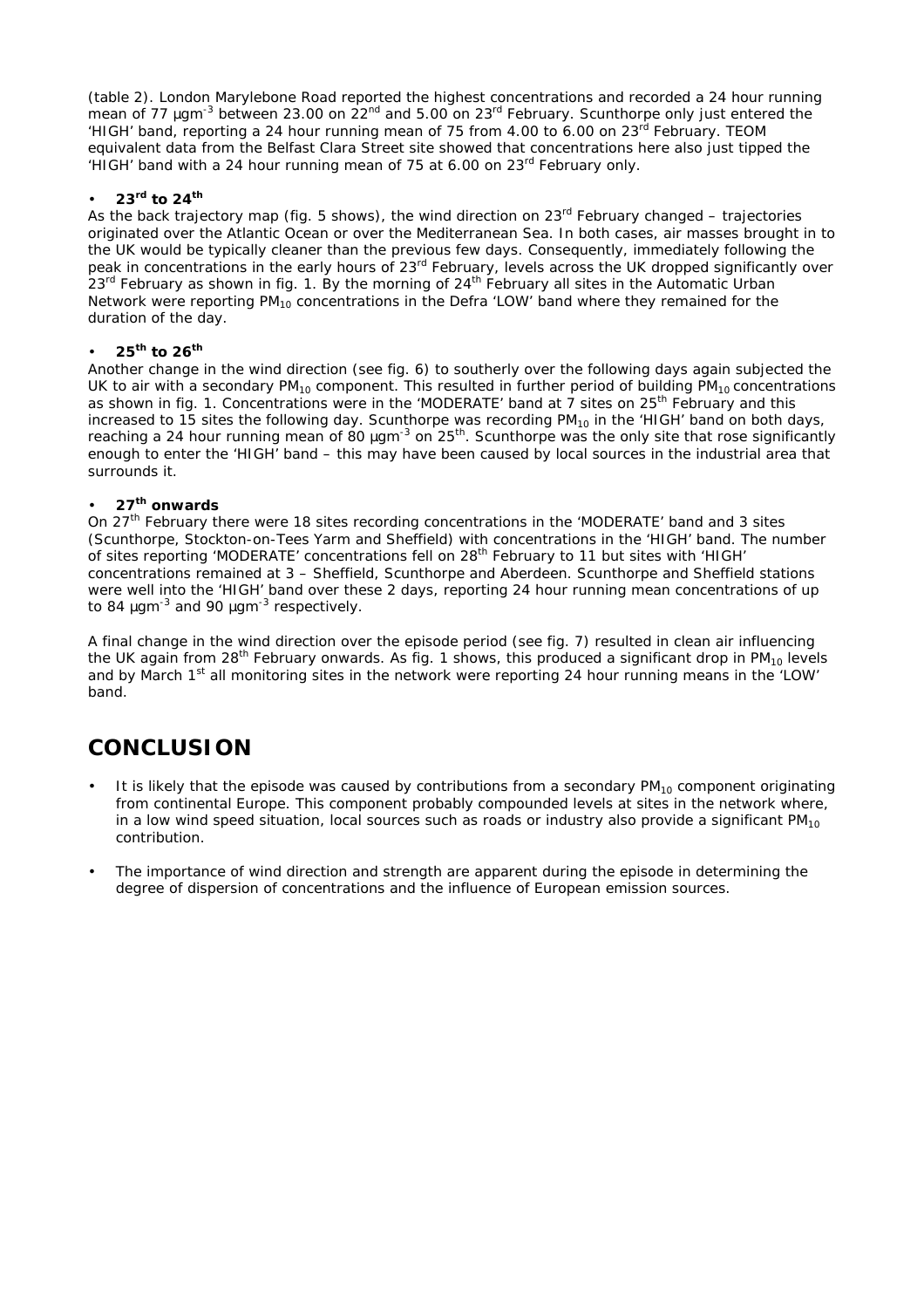#### **Table 1 – PM10 site concentrations by band and duration**

| Site                     | Number days    | Number days    | Number days | Maximum 24 hour running          |
|--------------------------|----------------|----------------|-------------|----------------------------------|
|                          | 'moderate'     | 'high'         | 'very high' | mean ( $\mu$ g m <sup>-3</sup> ) |
| Scunthorpe               | 11             | 5              |             | 84                               |
| Sheffield Centre         | 7              | $\overline{2}$ |             | 90                               |
| Glasgow Kerbside         | 8              |                |             | 98                               |
| Stockton-on-Tees Yarm    |                |                |             | 78                               |
| Aberdeen                 | 3              |                |             | 77                               |
| Belfast Clara St *       | 7              | 1              |             | 75                               |
| <b>Bury Roadside</b>     | 11             | ---            | ---         | 66                               |
| London Bloomsbury        | 8              |                |             | 67                               |
| London A3 Roadside       |                |                |             | 63                               |
| <b>Hull Freetown</b>     | 6              |                |             | 59                               |
| London Marylebone Road   | 6              |                |             | 74                               |
| Leeds Centre             | 5              |                |             | 67                               |
| London Bexley            | 5              |                |             | 59                               |
| Manchester Piccadilly    | 5              |                |             | 56                               |
| <b>Bradford Centre</b>   | 4              |                |             | 62                               |
| London Brent             | 4              |                |             | 63                               |
| Haringey Roadside        | 4              |                |             | 55                               |
| Wolverhampton Centre     | 3              |                |             | 53                               |
| <b>Birmingham Centre</b> | 3              |                |             | 57                               |
| Redcar                   | 2              |                |             | 67                               |
| London Eltham            | $\overline{2}$ |                |             | 59                               |
| Middlesbrough            | $\overline{2}$ |                |             | 56                               |
| Canterbury               | $\overline{2}$ |                |             | 55                               |
| <b>Bristol Centre</b>    | $\overline{2}$ |                |             | 58                               |
| Thurrock                 | 1              |                |             | 52                               |
| Northampton              |                |                |             | 50                               |
| Camden Kerbside          |                |                |             | 51                               |
| Nottingham Centre        |                |                |             | 51                               |
| Leicester Centre         |                |                |             | 50                               |

\* Belfast Clara Street uses a gravimetric analyser (BAM) – for the purpose of this report, data has been converted to TEOM equivalent to allow comparisons with the other sites in the network.

#### **Table 2 – changing PM10 concentrations over time**

| Date     | Number sites       | Number sites   | Number sites     | Maximum exceedance, 24     |
|----------|--------------------|----------------|------------------|----------------------------|
|          | in 'moderate' band | in 'high' band | in 'v high' band | hour running mean (µg m-3) |
| 17/02/03 |                    |                |                  | 58                         |
| 18/02/03 |                    |                |                  | 61                         |
| 19/02/03 | 6                  |                |                  | 63                         |
| 20/02/03 | 9                  |                |                  | 66 <sup>I</sup>            |
| 21/02/03 | 16                 |                |                  | 98                         |
| 22/02/03 | 17                 |                |                  |                            |
| 23/02/03 | 18                 |                |                  | 98                         |
| 24/02/03 |                    |                |                  |                            |
| 25/02/03 |                    |                |                  | 80                         |
| 26/02/03 | 15                 |                |                  | 84                         |
| 27/02/03 | 18                 |                |                  | 84                         |
| 28/02/03 | 11                 |                |                  | 90                         |
| 1/03/03  |                    |                |                  |                            |
| 2/03/03  |                    |                |                  |                            |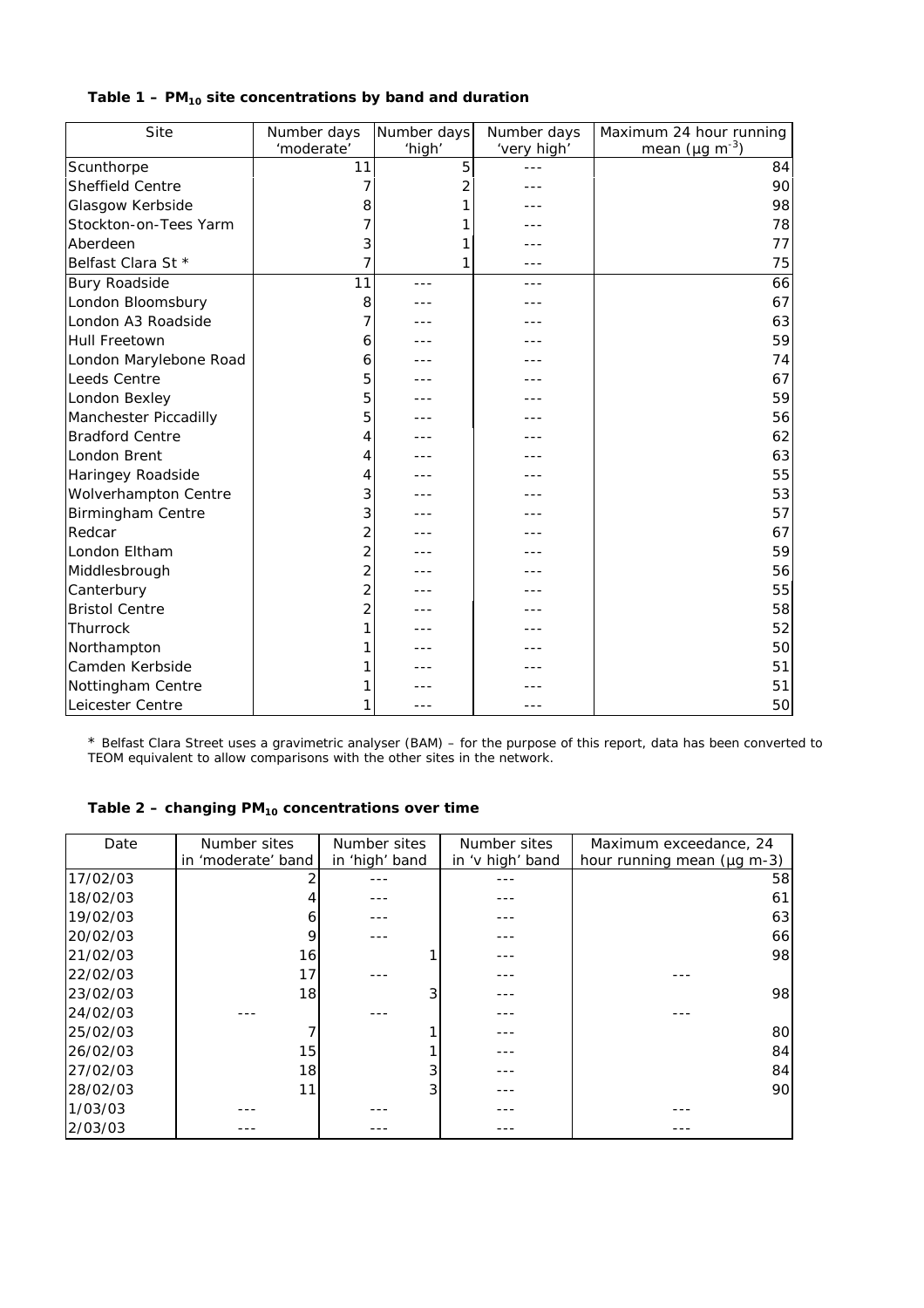## **Table 3 - PM10 Episode summary**

| Band (index)         | Number of days |  |  |
|----------------------|----------------|--|--|
| Very high (index 10) | 0              |  |  |
| High (index 7-9)     |                |  |  |
| Moderate (index 4-6) | 5.             |  |  |

Maximum concentration: 98 µg m-3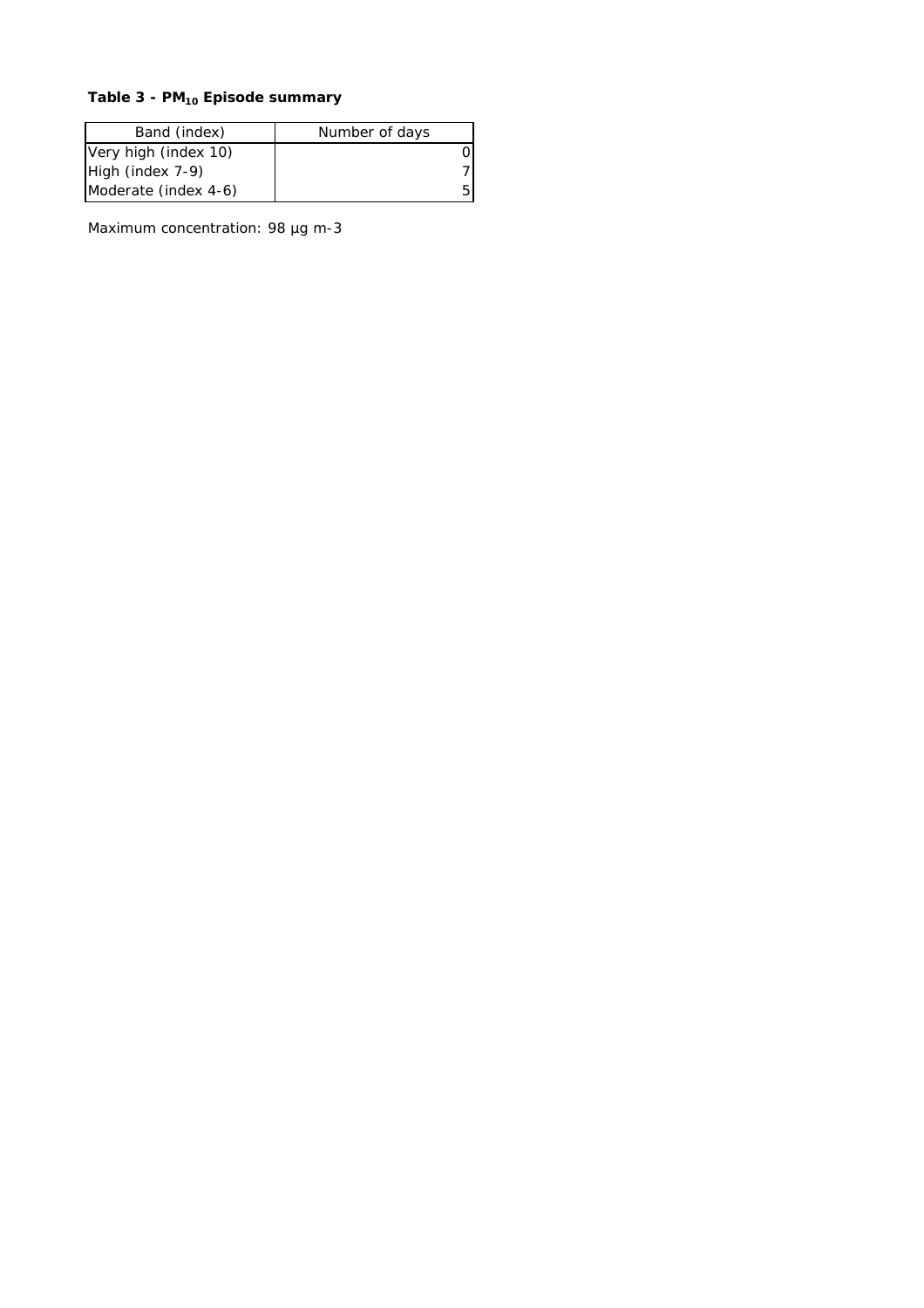

## Figure 1 - PM<sub>10</sub> 24 hour running mean concentrations at monitoring stations reporting levels of **'MODERATE' or above**

**Date**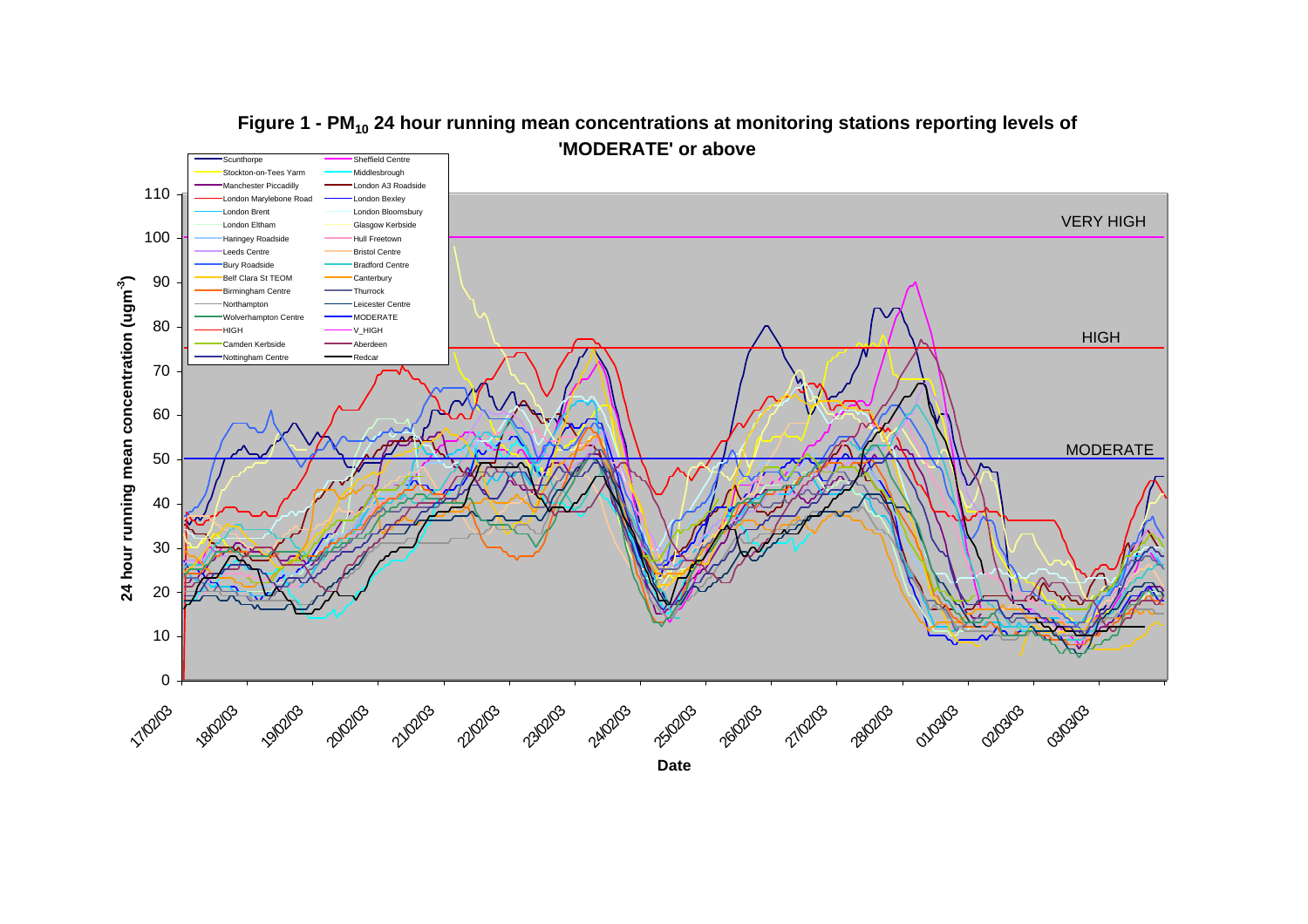

**Figure 2 – Four day forecast back trajectories UK, 19th February 2003**



**Figure 3 – Four day forecast back trajectories UK, 21st February 2003**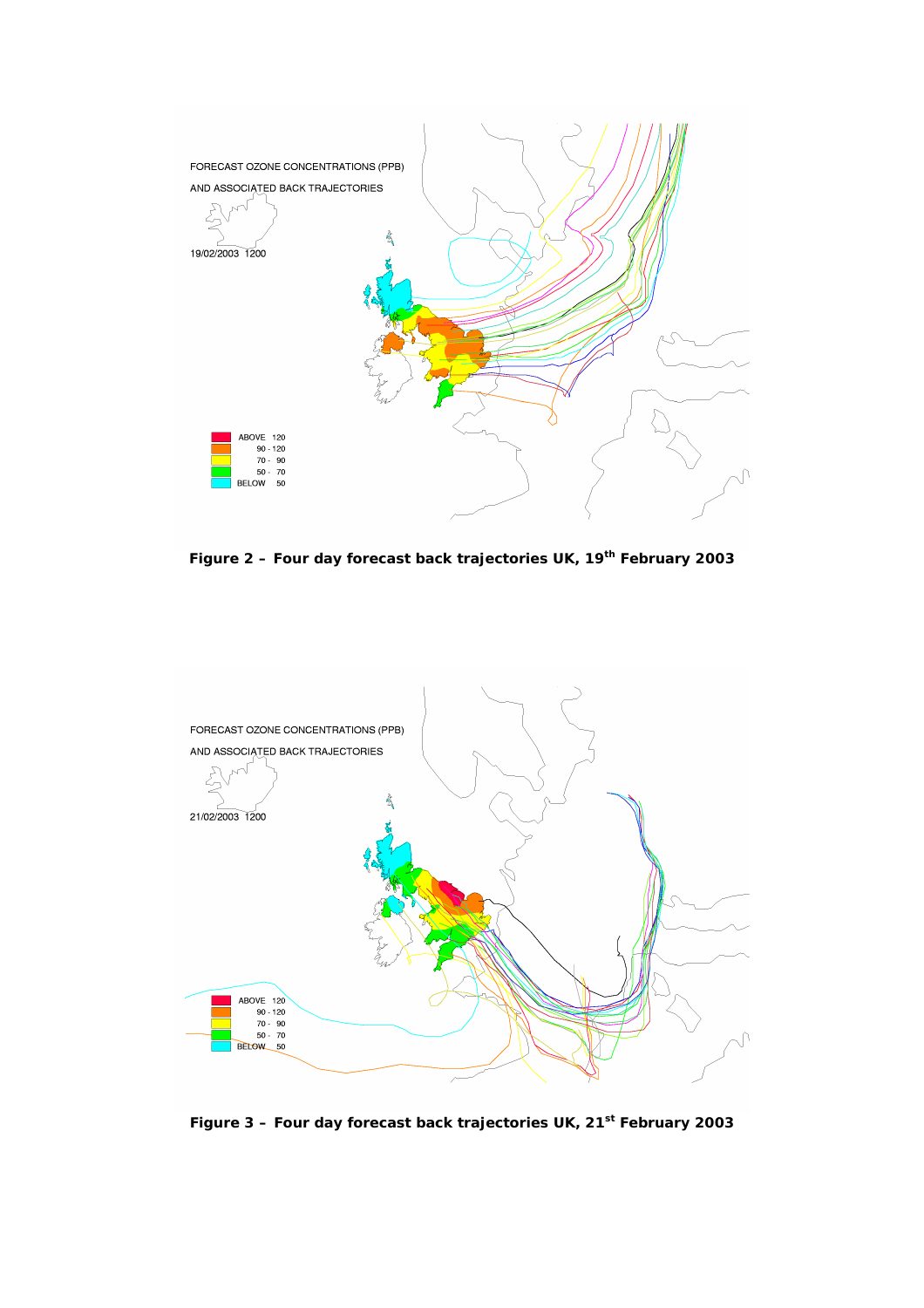

**Figure 4 – Four day forecast back trajectories UK, 22nd February 2003**



**Figure 5 – Four day forecast back trajectories UK, 23rd February 2003**